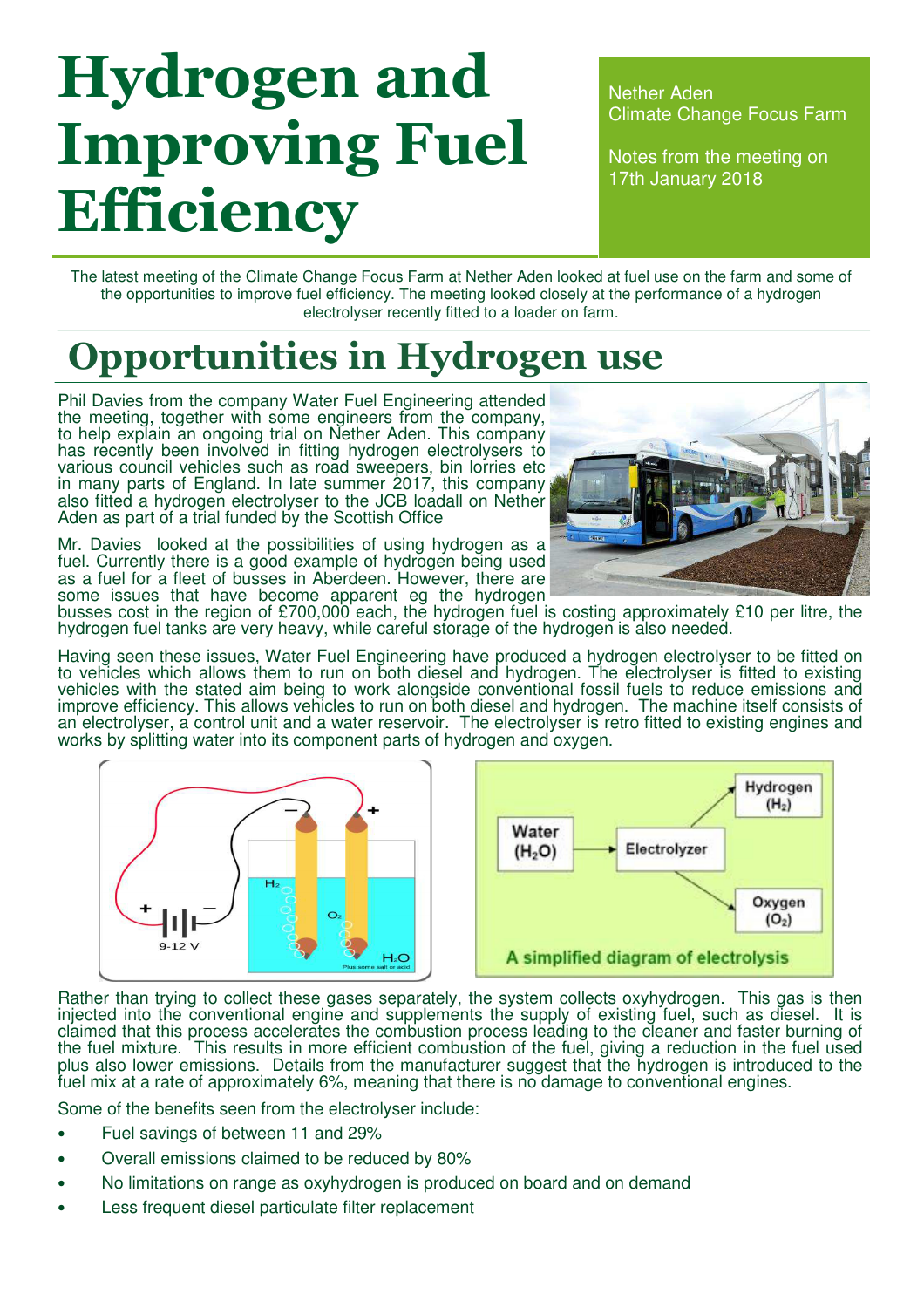#### Why we need to reduce emissions

Global warming and climate change is an ongoing issue for everyone. Industries in many parts of the world are now looking at changes to practices to try to reduce emissions, with legislation being introduced in many cases. Agriculture is no different. Agriculture has numerous sources of greenhouse gas emissions e.g. nitrous oxide from soil management and fertiliser applications, enteric fermentation producing methane from farm animals, methane from manure management, carbon dioxide from fossil fuel consumption. Many of these sources of emissions are natural, biological processes and it can be

difficult to reduce these emissions. Water Fuel Engineering claim that the use of their hydrogen electrolyser can reduce fuel consumption by up to 25% and reduce emissions to virtually zero.

Mr Davies proceeded to set the scene as to why air quality was also important in terms of public health, in addition to its importance in relation to climate change. Recently the "Committee on the Medical Effects of Air "Committee on the Medical Effects of Air Pollution" (COMEAP) had stated that

- About 29,000 deaths in the UK each year are associated with exposure to fine particles (PM2.5), ca. 5-6% of total deaths
- In cities, PM2.5 primarily comes from cars, lorries and buses
- In Europe, the WHO estimates about 500,000 people die prematurely as a result of air pollution each year.

The estimates above do not take any account of any contribution from Nitrous Oxide. Mr Davies then gave some facts from another COMEAP report on the effects of Nitrous Oxide on public health

- The estimated effect of NO2 on the mortality rate in the UK is 23,500 annually
- Many of the sources of nitrous oxide are also sources of particulate matter
- The combined effect of nitrous oxide and particulate matter is 52,000 deaths per year and represents a significant public health challenge

Diesel engines produce a variety of particles during combustion of the fuel/air mix due to incomplete combustion. The composition of the particles varies widely dependent upon engine type, age, and the emissions specification that the engine was designed to meet. Diesel particulate matter resulting from the incomplete combustion of diesel fuel produces soot or carbon particles. These particles include tiny nano particles—smaller than a thousandth of a millimetre. Soot and other particles from diesel engines worsen the particulate matter pollution in the air and are harmful to health. Over the years, a number of different measures have been put in place to try to reduce these harmful emissions.

Diesel engines will be fitted with a diesel particulate filter which will usually remove 85% or more of the soot, and under certain conditions can attain soot removal efficiencies approaching 100%. Some filters are single-use, intended for disposal and replacement once full of accumulated ash. Others are designed to burn off the accumulated particulate either passively through the use of a catalyst or by active means such as a fuel burner which heats the filter to soot combustion temperatures. This is known as "filter regeneration". Cleaning is also required as part of periodic maintenance, and it must be done carefully to



avoid damaging the filter. Failure of fuel injectors or turbochargers resulting in contamination of the filter with raw diesel or engine oil can also necessitate cleaning. The regeneration process occurs at road speeds higher than can generally be attained on city streets; vehicles driven exclusively at low speeds in urban traffic can require periodic trips at higher speeds to clean out the DPF. If the driver ignores the warning light and waits too long to operate the vehicle above 40 miles per hour (64 km/h), the DPF may not regenerate properly, and continued operation past that point may spoil the DPF completely so it must be replaced. Some newer diesel engines, namely those installed in combination vehicles, can also perform what is called a Parked Regeneration, where the engine increases RPM to around 1400 while parked, to increase the temperature of the exhaust.

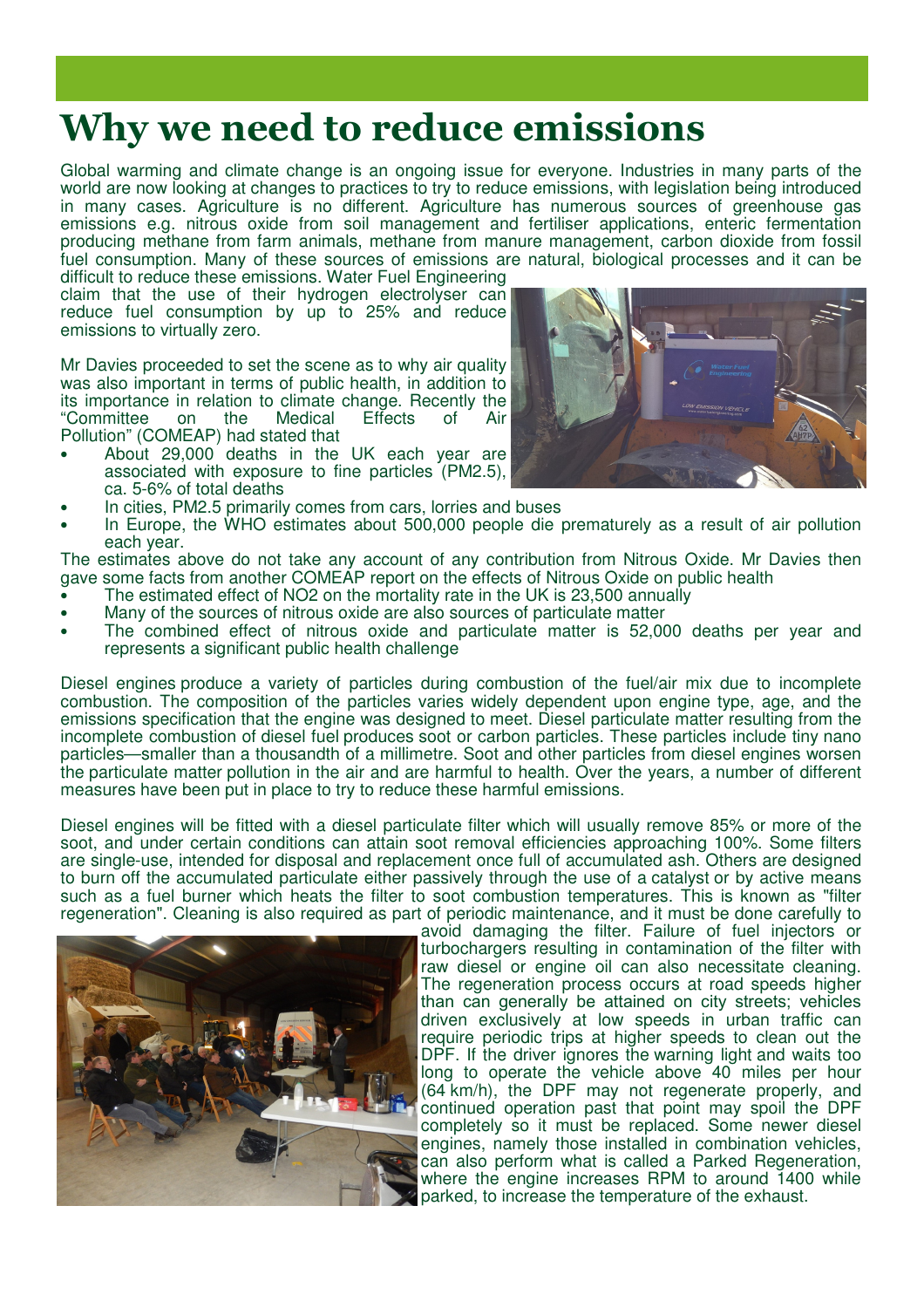#### Is Hydrogen the Answer?

. Davies, John Farquhar, a senior renewables Following on from the presentation by Phil consultant with SAC Consulting, gave a presentation of his experiences of hydrogen as a potential fuel. John was previously involved in a project for the Scottish Government looking at the viability of the production of Green Hydrogen on farms.

John started by posing a number of questions about this technology that still required answers. John's primary concern was that the electrolyser required more energy in the form of electricity to run it, than was pro-



duced in the form of oxyhydrogen. The electrolyser produces 0.15 Nm3 litres of oxyhydrogen per hour, which is equivalent to 290 watt-hours of energy. The electrolyser itself is powered by the battery at up to 21 amps which equates to 250 – 300 watt hours per hour. However, alternators are generally about 50 – 60% efficient, therefore approximately 500 watt-hours need to be supplied. Engines themselves tend to be approximately 50% efficient therefore 1000 watt-hours of fuel need to be burned to supply the alternator.

The argument for fuel saving using this technology involves the fact that the oxyhydrogen mixed with the diesel results in an earlier and more mechanically efficient explosion at the piston. Because of the more efficient burning of the fuel mix, there is also an argument that engines will no longer need the additive AdBlue, but this is not proven at the current time.

At Nether Aden, the hydrogen electrolyser was fitted to the JCB Loadall on 21/9/2017. The following fuel consumption results have been recorded to date

| <b>Date</b>             | <b>Fuel Use per work Hour</b> |
|-------------------------|-------------------------------|
| $23/6/17 - 21/9/17$     | 6.84 litres                   |
| $21/9/2017 - 10/1/2018$ | 5.92 litres                   |

#### **This equates to a fuel saving of 13.5%**

It should be noted at this time that at the time of the meeting it was discovered that the electrical current being used to produce the hydrogen was had been working at a lower electrical charge than recommended. Adjustments were made, with the manufacturers expecting improved results going forward. Fuel consumption figures will be recorded and the results provided in due course.

At Nether Aden, the JCB telehandler operates for approximately 1,000 hours per year. This gives a 920 litre fuel saving, which for red diesel equates to approximately £500 per year. With white diesel, the saving would be approximately £1,100 per year. If the use of AdBlue could be saved, this would be a saving of an additional £500 per year.

Looking at the potential to convert existing cars, vans etc. to run exclusively on hydrogen, it can be seen that due to the high conversion  $cost(\text{\textsterling}30,000 - \text{\textsterling}40,000)$  an annual mileage of approximately 20,000 miles would be required and the car would need to last at least 10 years to make this viable. This assumes that it is possible to claim the FITs. Without the FITS, the car would need to be travelling approximately 50,000 miles per year and still last for 10 years.

Other points to note with the production of hydrogen is the difficulty in transporting the fuel. The biggest transport lorry currently available will only be able to transport 100 kg of hydrogen. The transport costs for hydrogen are generally in the region of 20 – 50 times more expensive than fossil fuels.